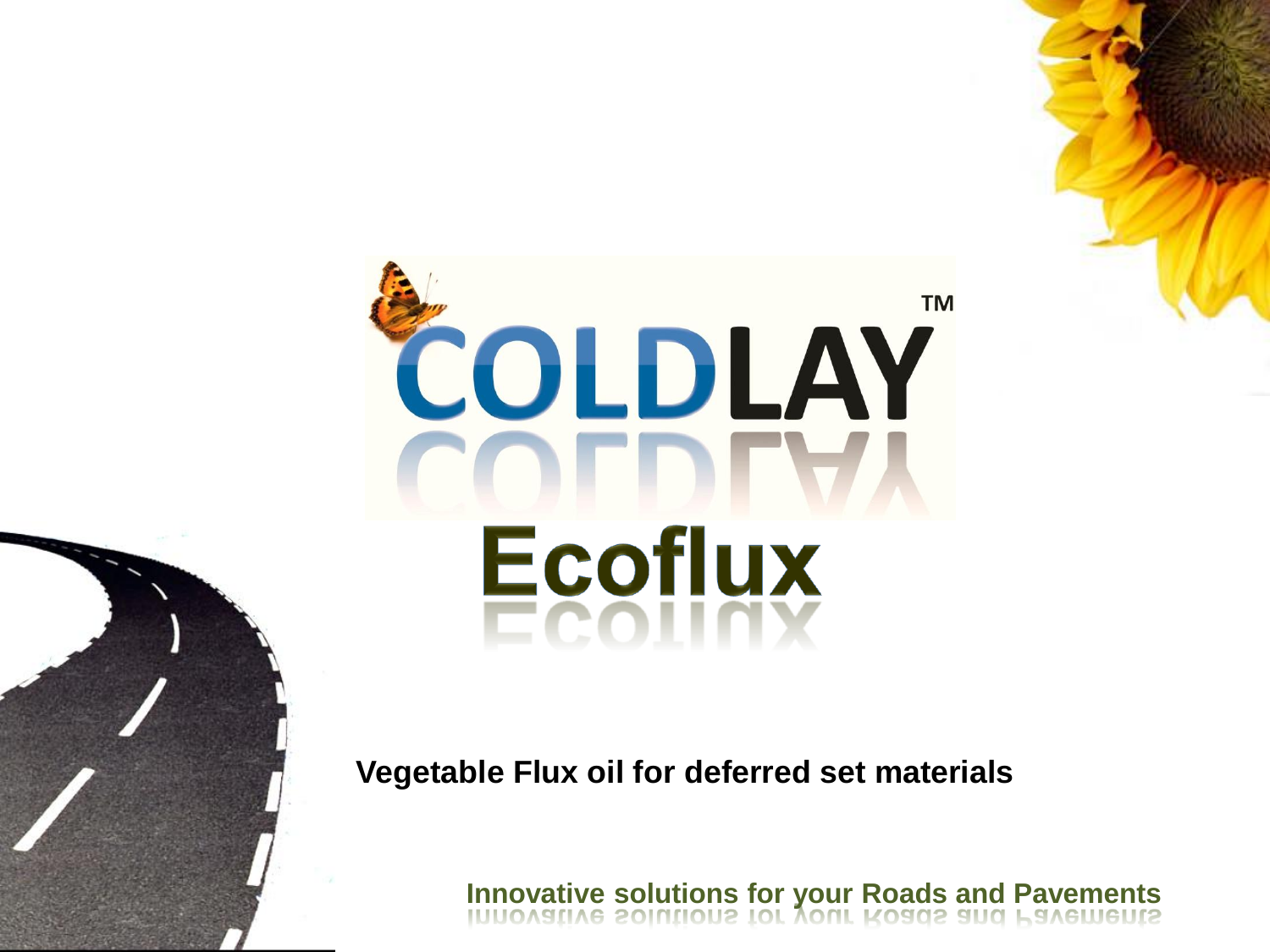

## **Ecoflux - Ecological Flux Oil**

A flux oil manufactured from Vegetable components providing an ecological solution for cold storable asphalt mixes.

Ecoflux flux oil's vegetable nature guarantees the manufacture of high quality, storable, workable, cold asphalt mixes, at between 25% & 40% less addition than traditional flux oils.

Ecoflux is a special formulation of high quality vegetable components to provide an ecological & economical solution for deferred set materials.

The addition of **Ecoflux** provides an almost odourless cold mixed asphalt, with a perfect balance between plasticity and workability. The cold mixed asphalt obtained by adding **Ecoflux** maintains perfectly its own workability and plastic characteristics; once laid down, it hardens rapidly, even when water is present



**LESS IS MORE**